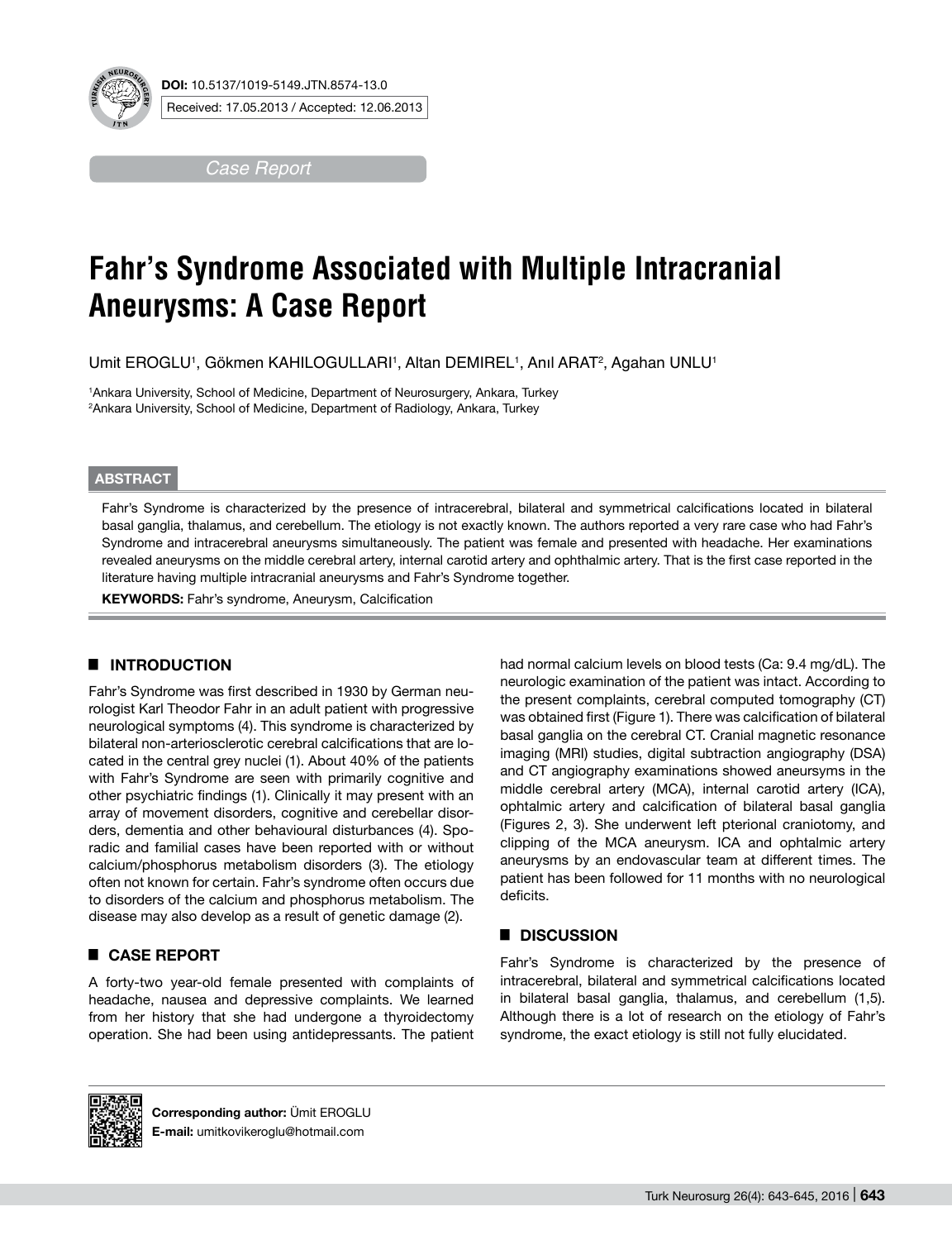

**Figure 1:**  Multiple calcifications are observed in bilateral basal ganglia on axial CT section.



**Figure 3**: 3D-CT angiography shows the left MCA aneurysm (green arrow) and bilateral calcifications (yellow arrows).

The clinical features are important because basal ganglia calcification may be viewed as an incidental finding. Globus pallidus is the most common area for calcifications in Fahr's Syndrome. Vertigo, paresis, cognitive impairments, headache, movement disorders, cognitive impairment and seizures are the most common manifestations of Fahr's syndrome (5). A patient who presents with some of these symptoms must be evaluated for Fahr's Syndrome with aneurysm. Our patient was diagnosed with multiple aneurysms and Fahr's Syndrome after headache with cerebral CT and CT angiography.

This association may be related with many other disorders such as inflammatory disorders (cytomegalovirus infection, neurocysticercosis, toxoplasmosis, neurobrucellosis, tuberculosis), tumors (astrocytomas), hypoxic and vascular disorders (infarct, ischemic encephalopathy), endocrine problems



**Figure 2:**  Gradient-echo T2 sequence MRI. This MR sequence is usually included when intracranial calcifications are suspected.

(hypoparathyroidsm, pseudohypoparathyroidism, hyperparathyroidism), and metabolic and degenerative diseases (senility, mitochondrial encephalopaties, leukodystrophic diseases, motor neuron disease, muscular dystrophy, carbonic anhydrase deficit) (6,7,11,12). Our patient had the presented clinical features, but no hypoparathyroidsm or pseudohypoparathyroidism even though she had undergone thyroidectomy. Familial cases of Fahr's syndrome have rarely been reported. Most of the cases concern an autosomal dominant genetic transfer but an autosomal recessive disorder has also been reported (8). A genetic defect of the short arm of 14 chromosome is thought to be responsible for Fahr's Syndrome (10). Firstly the outer layer of the vessels store calcium, and then there is spread to the intimal area and obliteration of the cranial micro-vascular vessels (9).

There are different pathologies with other aneurysms and Fahr's Syndrome. There is no knowledge that elucidates the mechanism of how an aneurysm and Fahr's Syndrome occur together.

## █ **CONCLUSION**

This report is the first case in which an aneurysm and Fahr's Syndrome occurred together. Fahr's Syndrome should be kept in the mind in patients with headache, vertigo, movement disorders, paresis, stroke-like events, cognitive impairment, psychiatric disorders, pyramidal signals and seizures associated with aneurysms.

#### █ **REFERENCES**

- 1. Adachi M, Wellmann KF, Volk BW: Histochemical studies on the pathogenesis of idiopathic non-arteriosclerotic cerebral calcification. J Neuropathol Exp Neurol 27(1):153-154, 1968
- 2. Brannan TS, Burger AA, Chaudhary MY: Bilateral basal ganglia calcifications visualised on CT scan. J Neurol Neurosurg Psychiatry 43: 403-406, 1980